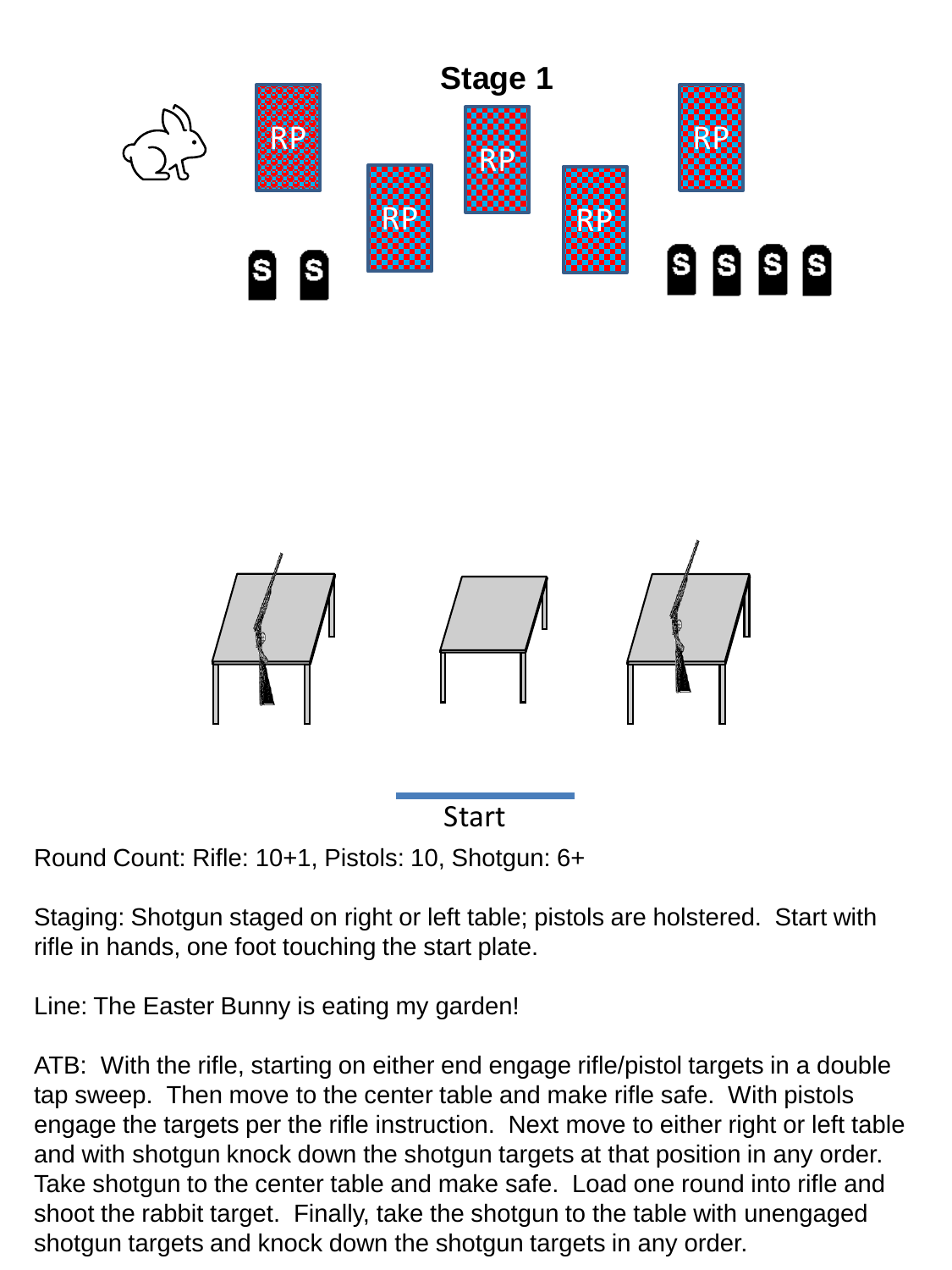



Round Count: Rifle: 10, Pistols: 10, Shotgun: 4+

Staging: Shotgun staged on the right table; pistols are holstered. Start with rifle at cowboy port arms, one foot touching start plate.

Line: Well, bye!

ATB: With the rifle, starting on middle (M) target, place one round on each of the 3 center targets, then triple tap the two outer targets, place  $10<sup>th</sup>$  round on the middle target. Move to either center or left table and make rifle safe. Shooter's choice of final gun order. Behind center table with pistols engage the targets per the rifle instruction. Behind right table with shotgun knock down the 4 shotgun targets in any order.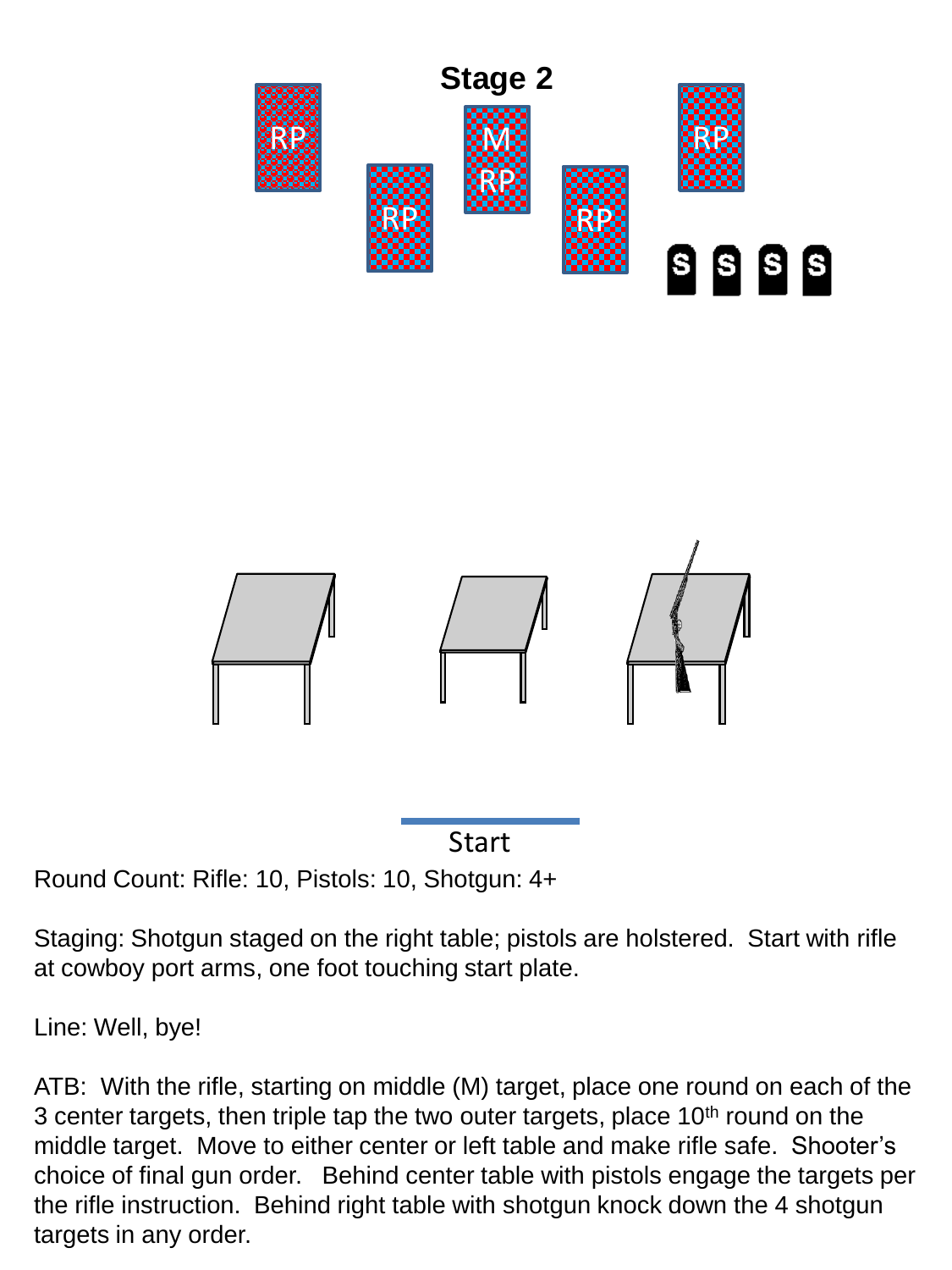

Round Count: Rifle: 10, Pistols: 10, Shotgun 4+

Staging: Rifle staged on middle table, shotgun on left table; pistols are holstered. Start standing behind either right or left table, hands on hat.

Line: I'm making it my fight!

ATB: If starting at left table, with shotgun knock down the 4 shotgun targets in any order. Move to middle table and with the rifle, engage the rifle targets with 5 rounds by triple tapping the middle target and then placing one round on each end target. Repeat with second 5 rounds. Move to right table (at least one foot behind table) and with pistols engage the pistol targets per the rifle instruction.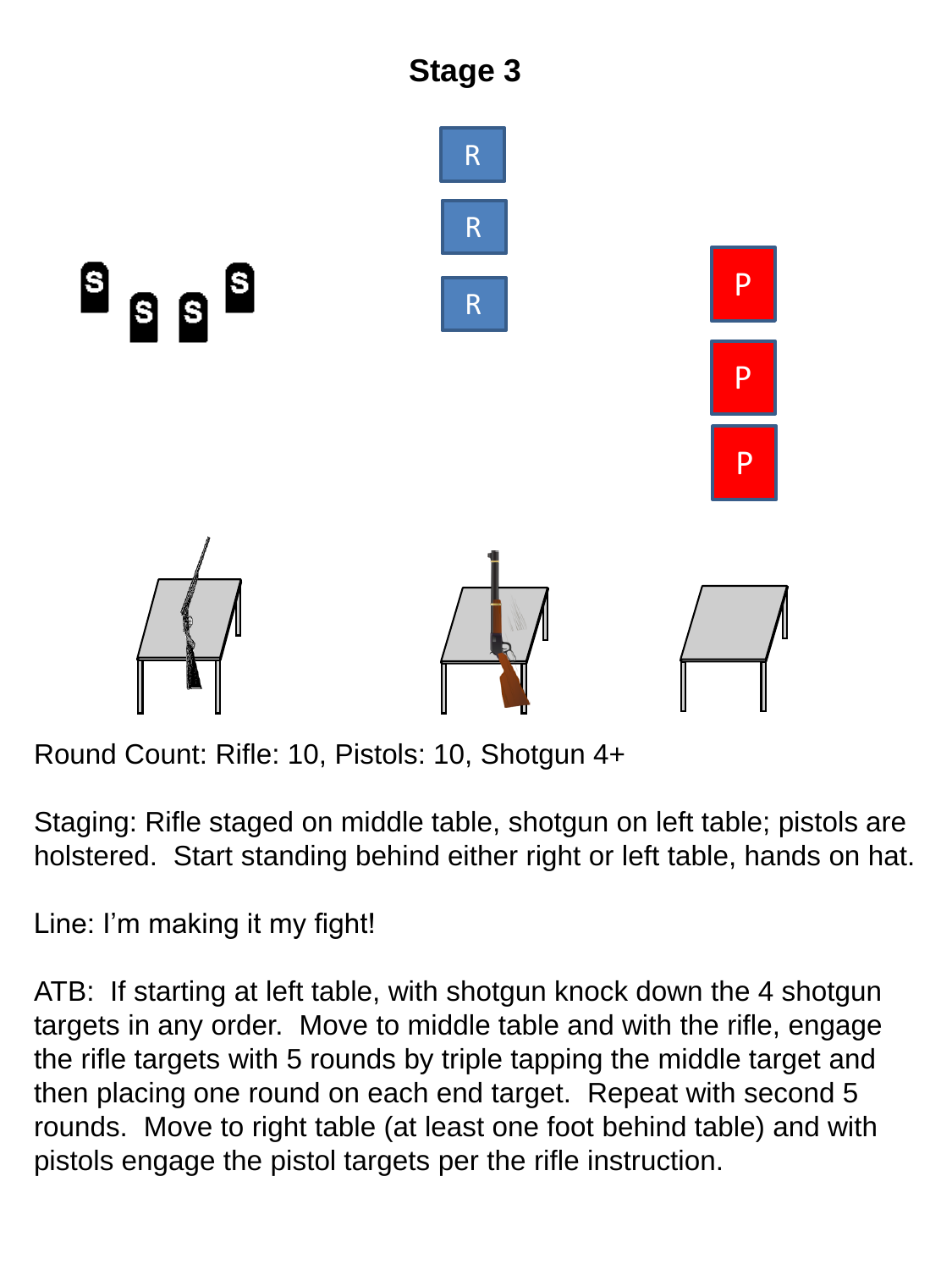

Round Count: Rifle: 9, Pistols: 10, Shotgun 4+

Staging: Rifle staged on middle table, shotgun on left table; pistols are holstered. Start standing in front of left or right table, hands on table.

Line: We don't need no stinking badges!

ATB: If starting at the left table, with shotgun knock down the shotgun targets in any order. Move to middle table and with the rifle, triple tap the rifle targets. Move to right table (at least one foot behind table) and with pistols engage the pistol targets per the rifle instruction, placing the  $10<sup>th</sup>$  round on any pistol target or for a 5 second bonus place the 10 round on any rifle target, a miss on the bonus target will not count.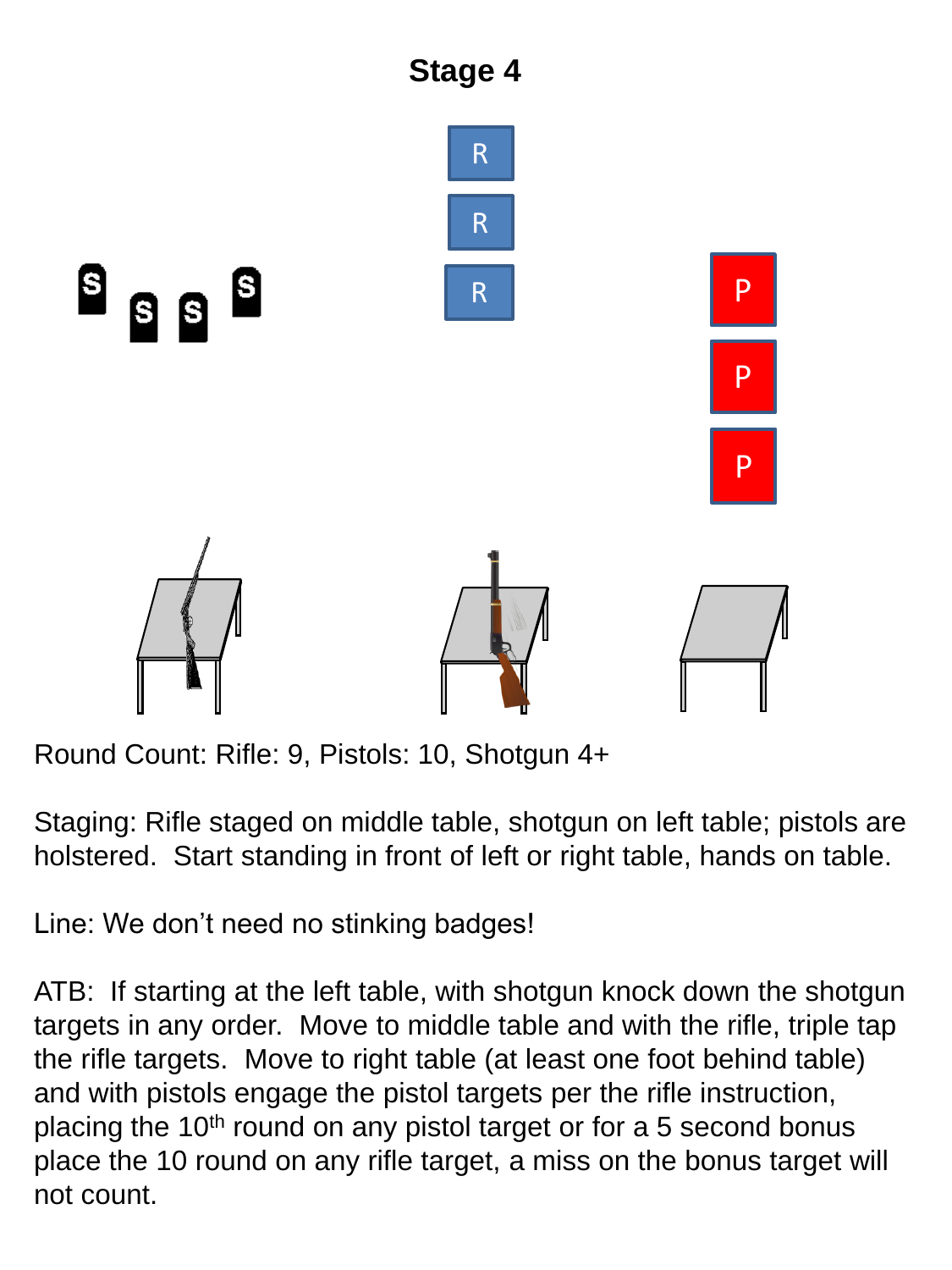

 $Rifle = 10$ , Pistols = 10, Shotgun =  $4+$ 

Staging: Pistols holstered, rifle staged on middle table and shotgun on right table. Start behind middle table, holding the coal oil bucket in both hands.

Line: I'm dumping coal oil down your chimney!

ATB: Drop bucket and with the rifle alternate between the two targets for 10 rounds. Move to table of choice. If moving to left table, with first pistol alternate between the two pistol targets for five rounds, repeat instruction with the other pistol. Move to right table and knock down the 4 shotgun targets in any order.